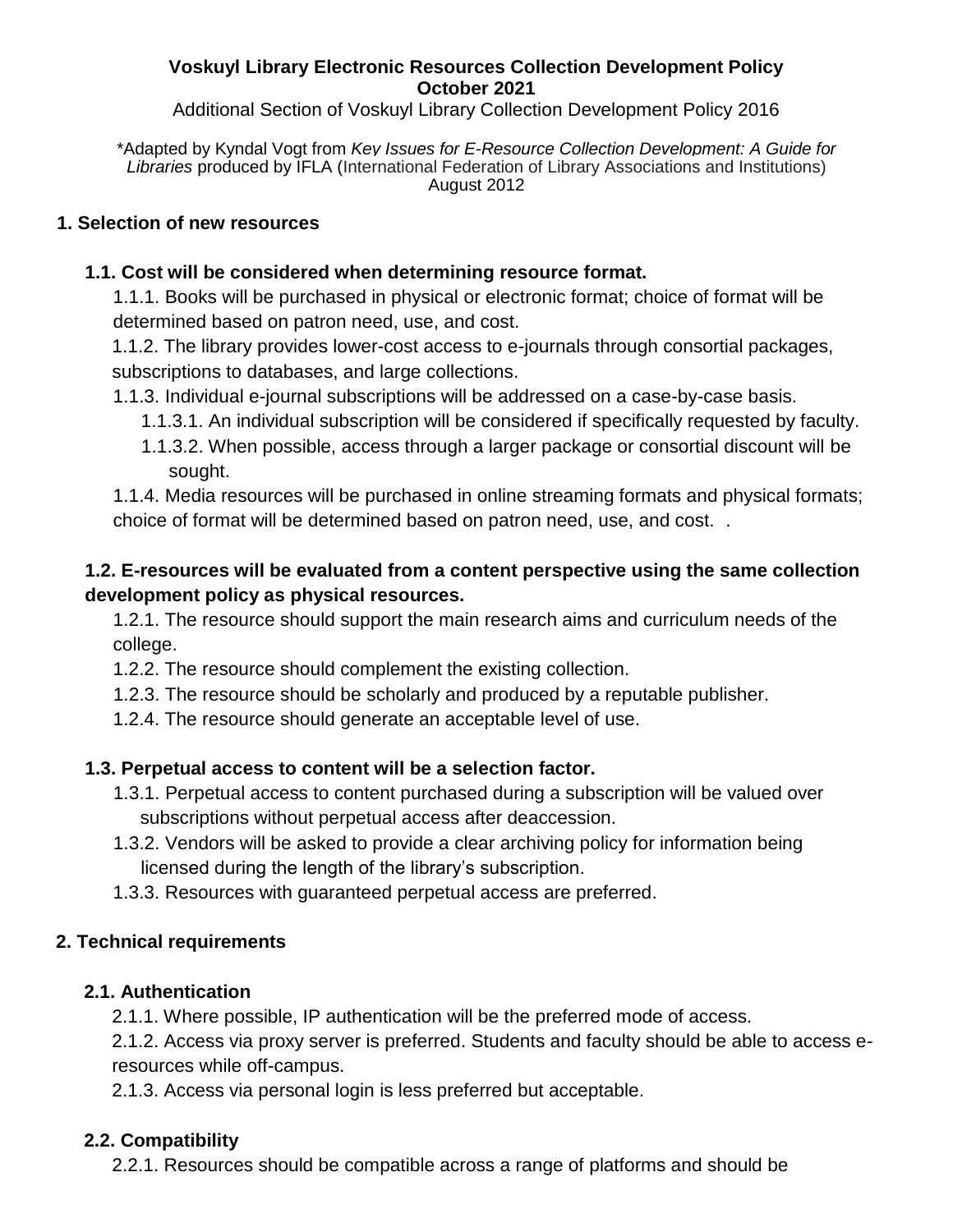compatible with existing software and hardware supported by the library.

2.2.1.1. Specialized resources requiring additional support not already offered by the library or IT department will be considered on a case-by-case basis.

- 2.2.2. Resources requiring a particular web browser will not be considered for accession.
- 2.2.3. Content format
	- 2.2.3.1. Whenever possible, PDF, XML, or JPEG formats are preferred.
	- 2.2.3.2. HTML format is acceptable but not preferred.

## **2.3. Functionality and reliability**

- 2.3.1. Interface
	- 2.3.1.1. A user-friendly interface is required.
		- 2.3.1.1.1. Features such as online tutorials, navigation aids, and personalization options are preferred.
		- 2.3.1.1.2. The screen design should be easy to follow.
		- 2.3.1.1.3. Consideration will be given to the similarity of the interface to other resources in the collection.
- 2.3.2. Search and retrieval
	- 2.3.2.1. Search features should include keyword and Boolean searching, full-text searching, truncation, browsing, relevancy ranking, and search history.
- 2.3.3. Exporting and downloading
	- 2.3.3.1. Exporting through email, printing, and downloading should be supported.
- 2.3.4. Response and reliability
	- 2.3.4.1. The system should be available at all times with limited unscheduled downtime.
- 2.3.5. Integration
	- 2.3.5.1. The content should be indexed in discovery tools to facilitate effective discovery and delivery of local and remote resources.

## **2.4. Vendor support**

- 2.4.1. Resources providing a trial period and/or product demonstration will be preferred to those without.
- 2.4.2. Initial and ongoing user training and technical support will be preferred.
- 2.4.3. Statistical reporting is preferred.

## **3. Licensing considerations**

#### **3.1. Access concerns**

3.1.1. "Authorized Users" should be defined as broadly as possible.

## **3.2. Use of the e-resource**

- 3.2.1. Interlibrary loan should always be permitted.
- 3.2.2. Users should be able to download and print copies of single articles for their own personal use.

3.2.3. Electronic copies of articles or a discrete portion of an ebook should be permitted to be included in the library's course reserves in either print or electronic format.